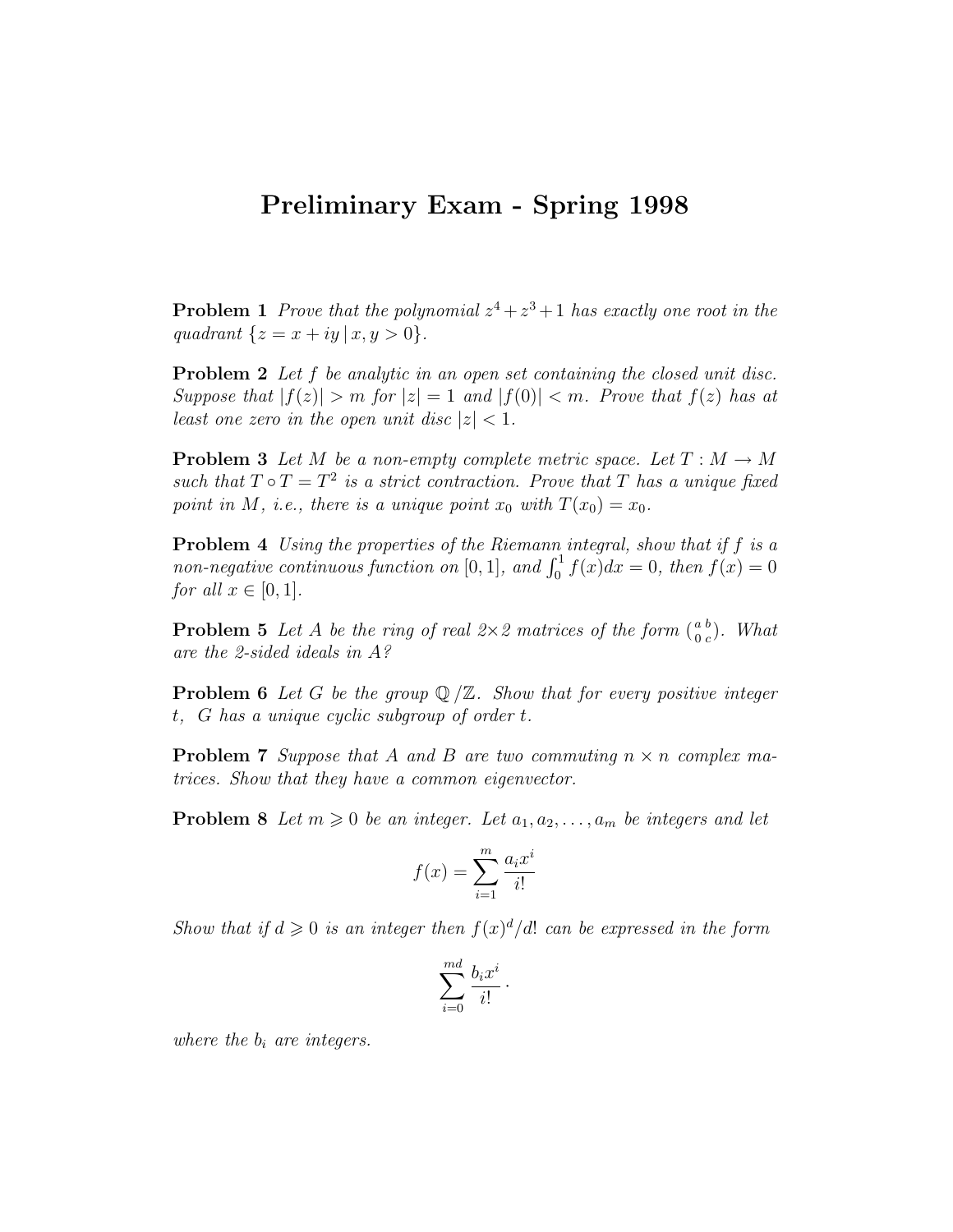**Problem 9** Let  $M_1 = \begin{pmatrix} 3 \\ 1 \end{pmatrix}$ 2  $\binom{2}{4}$ ,  $M_2 = \binom{5}{-3}$ 7  $\binom{7}{-4}$ ,  $M_3 = \binom{5}{-3}$ 6.9  $\binom{6.9}{-4}$ . For which (if any) i,  $1 \leq i \leq 3$ , is the sequence  $(M_i^n)$  bounded away from  $\infty$ ? For which i is the sequence bounded away from 0?

**Problem 10** Let  $P_i = (a \cos \theta_i, b \sin \theta_i), i = 1, 2, 3$ , be a triple of points on the ellipse  $\frac{x^2}{a^2}$  $rac{x^2}{a^2} + \frac{y^2}{b^2}$  $\frac{y^2}{b^2} = 1$ . What is the maximal value of the area of the triangle  $\Delta P_1 P_2 P_3$ ? Determine those triangles with maximal area.

**Problem 11** Let  $A, B, \ldots, F$  be real coefficients. Show that thequadratic form

$$
Ax^2 + 2Bxy + Cy^2 + 2Dxz + 2Eyz + Fz^2
$$

is positive definite if and only if

$$
A > 0,
$$
  $\begin{vmatrix} A & B \\ B & C \end{vmatrix} > 0,$   $\begin{vmatrix} A & B & D \\ B & C & E \\ D & E & F \end{vmatrix} > 0.$ 

**Problem 12** Given the fact that  $\int_{0}^{\infty}$ −∞  $e^{-x^2}dx =$ √  $\overline{\pi}$ , evaluate the integral

$$
I = \int_{-\infty}^{\infty} \int_{-\infty}^{\infty} e^{-(x^2 + (y - x)^2 + y^2)} dx dy.
$$

**Problem 13** Let a be a complex number with  $|a| < 1$ . Evaluate the integral

$$
\int_{|z|=1} \frac{|dz|}{|z-a|^2}
$$

**Problem 14** Let K be a real constant. Suppose that  $y(t)$  is a positive differentiable function satisfying  $y'(t) \leq K y(t)$  for  $t \geq 0$ . Prove that  $y(t) \leq e^{Kt} y(0)$ for  $t \geqslant 0$ .

**Problem 15** For continuous real valued functions f, g on the interval  $[-1, 1]$ define the inner product  $\langle f, g \rangle = \int_{-1}^{1} f(x)g(x)dx$ . Find that polynomial of the form  $p(x) = a + bx^2 - x^4$  which is orthogonal on  $[-1, 1]$  to all lower order polynomials.